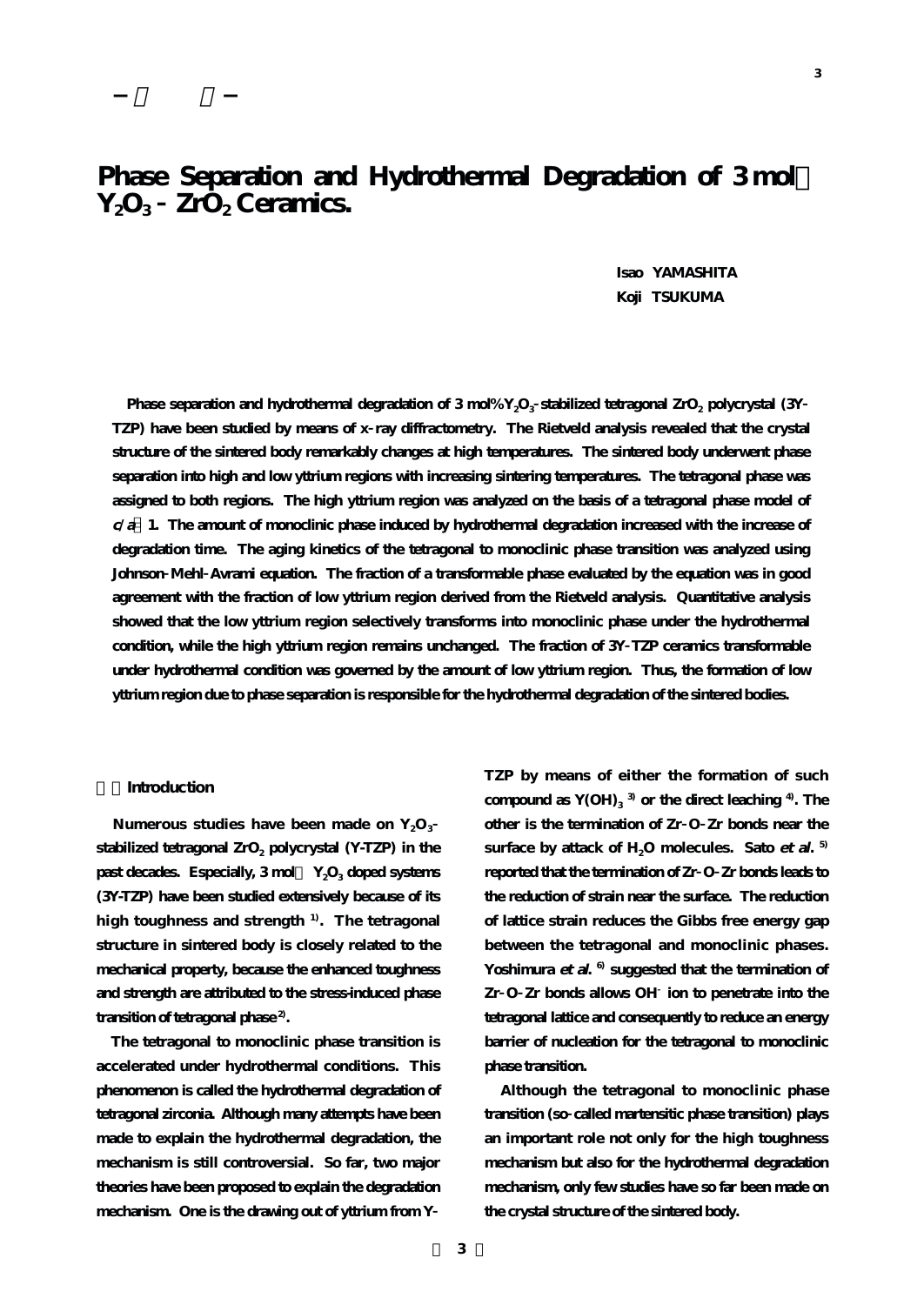**Recently, the heterogeneity caused by yttrium segregation and cubic formation has been reported for 3Y TZP ceramics using high resolution TEM <sup>7</sup> 10). Matsui et al. <sup>8</sup> 10) reported that the enrichment of yttrium exclusively occurs along the grain boundary and the solute dragging effect of yttrium plays an important role for the grain-growth mechanism.** 

**In this study, the structural changes of the sintered body were analyzed using the Rietveld analysis as a function of sintering temperature. The aging kinetics of the tetragonal to monoclinic phase transition was also analyzed with an equation for nucleation-growth mechanism. The correlation between the phase separated state of the sintered body and the hydrothermal degradation phenomena have been discussed.** 

#### **2.Experimental**

**Commercially available 3Y TZP powder of a specific surface area 16 m<sup>2</sup> /g (TZ 3Y grade, Tosoh, Tokyo, Japan) was used as the starting material. The powder was synthesized by the hydrolysis method. The 3Y TZP powder was pressed uniaxially into a disk at 70 MPa and then isostatically cold pressed at 200 MPa. The green compacts were sintered at 1100, 1200, 1300, 1400 and 1500 ℃ in air for 2 h with a constant heating rate of 100 ℃/h. The bulk density of the sintered bodies was measured by the Archimedes method. The hydrothermal degradation experiments were carried out on the samples sintered at 1500 ℃ at 140 ℃ using a pressure-resistant stainless vessel for a period of 3 to 48 h.** 

**The x ray diffractometry was made at room temperature using a powder diffractometer system (Model MXP, MAC Science Co. Ltd., Tokyo, Japan) with the Cu Ka radiation source, under 40 KV and 30** mA. The diffraction data were collected in the area 2  $= 20$  to  $90^{\circ}$  with a step of  $0.04^{\circ}$ . Intensity was **integrated for 20 sec at each step. Measurements were made on an as-sintered surface of the sintered body.** 

**The diffraction data were analyzed by the Rietveld method with a program Rietan 2000 11), where the structural parameters reported by Yashima et al. 12), Morinaga et al. 13) , and Howard et al. 14) were used as the initial parameters for the tetragonal, cubic and** **monoclinic phases, respectively. In order to avoid local minima, calculation was carried out with the conjection direction method through refinement. The split pseudo-Voigt function was used for the profile function.**  $Zr^4$ ,  $Y^3$  and  $O^2$  **ions** were used as chemical species. **Through the refinement, occupancy of atom was fixed**  $\text{to } (Y_2O_3)_{0.03} (ZrO_2)_{0.97}$  in all phases. In the case of **monoclinic phase, the linear constrain condition was applied for Zr and Y with respect to atomic positions. The linear constrain conditions for isotropic displacement parameters were also applied for Zr and Y in all phases. For the degradation samples, the prefered orientation ( 102) was used for monoclinic phase 15).** 

# **3.Results and discussion**

**The x ray diffraction data of the sintered body were analyzed by the Rietveld method. According to Ohmichi et al. 16), the cubic phase in 3Y TZP was detected as a function of sintering temperatures. Thus, the cubic and tetragonal models were first examined for the data from the samples sintered at 1500 ℃. The reliability factors the weighted profile, Bragg intensity,** and goodness of fit indicator were  $R_{\text{w}}$  6.66 ,  $R_{\text{I}}$ **1.92** for the cubic phase,  $R_1$  **2.22** for the **tetragonal phase, S 1.61. A small discrepancy attributable to the cubic structure was observed around** the (400)<sub>cubic</sub> reflection. Recent studies on Y TZP **showed the existence of a tetragonal phase with c/<sup>a</sup> 1 (so called pseudo cubic structure) 17, 18). Thus, we made the refinement using the two tetragonal (named t1, t2) model.** 

**Fig. 1 illustrates the profile fit and difference patterns of the revised Rietveld analysis of the sample sintered at 1500 ℃. The region of (400) tetra, (004)tetra reflections is enlarged as an inset. The two tetragonal model gave much less reliable factor than the cubic and tetragonal**  $\bf{mod}$ el. The reliable factors are  $R_{\rm{wp}}$   $\bf{6.25},$   $R_{\rm{i}}$   $\bf{1.89}$  for **t1** phase,  $R$ <sup> $\text{I}$ </sup> 1.78 for t2 phase,  $S$  1.51. As the two **tetragonal model gave much less reliable factors than the tetragonal and cubic model, we made the refinement for all samples using the two tetragonal model.** 

**The results obtained by the Rietveld analysis based on the two-tetragonal phase model (t1, t2) and the bulk**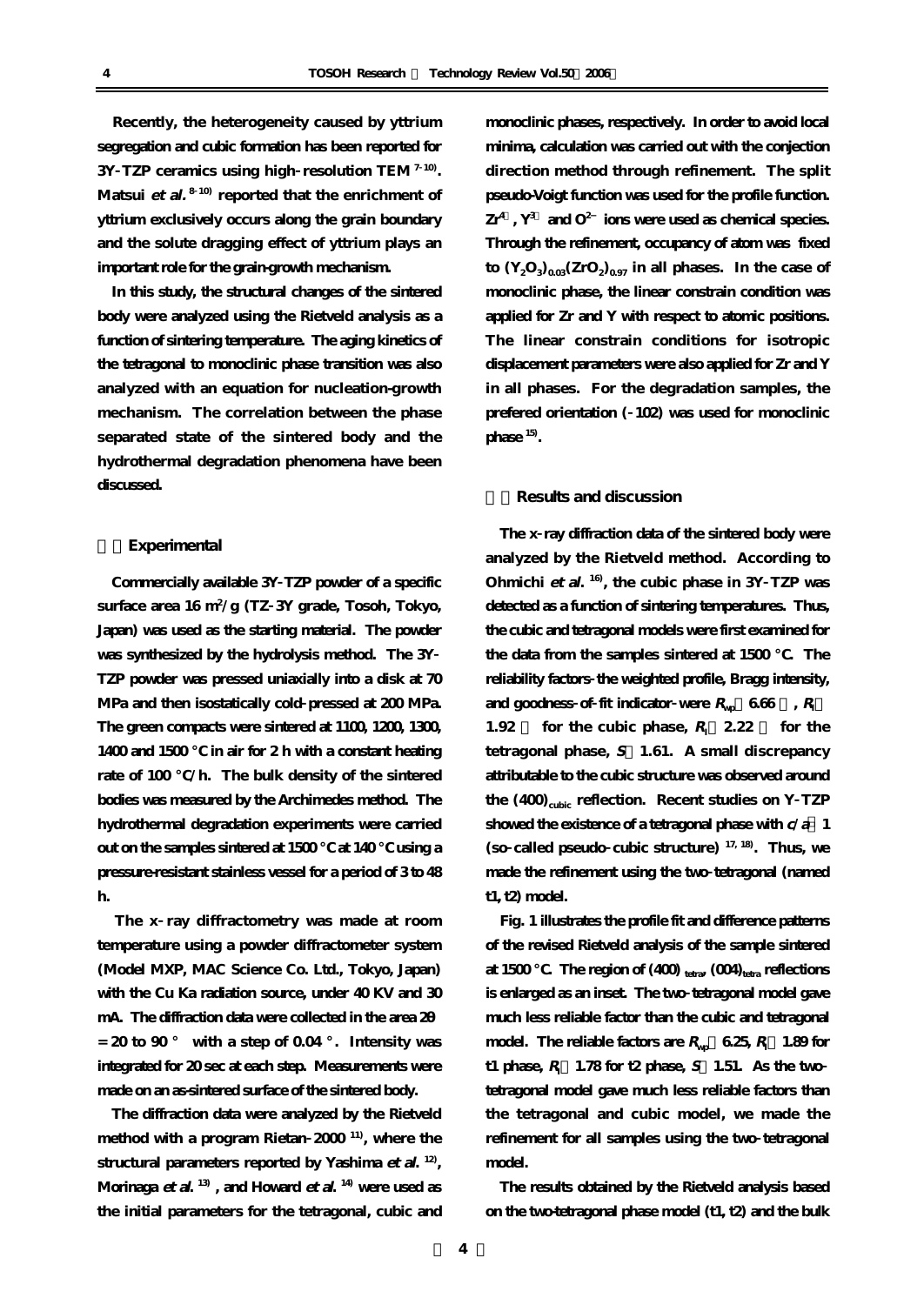

Fig. Results of x-ray diffractometry and revised Rietveld analysis of the sample sintered at 1500  **Dotted line: data obtained. Solid ilne: calculated intensity. Bars: angular position of possible**  Bragg reflection of t1, t2 phase. Plots at bottom:  $(I_{\text{calc}} \cdot I_{\text{obs}})$  difference. The region of  $(400)_{\text{tetra}}$ (004)<sub>tetra</sub> reflections is enlarged as an inset.

**Table** Bulk densities and results of Rietveld analysis of 3Y-TZP ceramics with two-tetragonal model ( $P4/nmc$ ).

| Sintering<br>temp( | Density<br>(g/cm <sup>3</sup> ) | Phase    | wt         | $Y_2O_3^*$<br>(mol     | $a$ (mm)               | $c$ (mm)                 | Atomic<br>coordinates z | 100 $U_{\rm ZrY}$<br>(nm <sup>2</sup> ) | 100 L <sub>b</sub><br>(mn <sup>2</sup> ) | $c_f/a_f$        | total $Y_2O_3$ **<br>(mol | $R_{\perp}$  | $R_{\rm WD}$ |      |
|--------------------|---------------------------------|----------|------------|------------------------|------------------------|--------------------------|-------------------------|-----------------------------------------|------------------------------------------|------------------|---------------------------|--------------|--------------|------|
| 1500               | 607                             | t1<br>t2 | 763<br>237 | 246<br>677             | 036046(1)<br>036248(5) | 0.51791(2)<br>0.51550(1) | 0.209(1)<br>0214(5)     | 00004(8)<br>0014(4)                     | 0005(1)<br>0044(6)                       | 1.0160<br>1.0056 | 348                       | 1.80<br>1.79 | 625          | 1.51 |
| 1400               | 606                             | t1<br>t2 | 854<br>146 | 275<br>680             | 036082(3)<br>036236(6) | 0.51805(4)<br>0.51530(1) | 0.211(1)<br>0200(5)     | 000179<br>0013(6)                       | 00022<br>0004(9)                         | 1.0153<br>1.0055 | 334                       | 1.67<br>1.62 | 698          | 1.77 |
| 1300               | 538                             | t1<br>t2 | 921<br>7.9 | 30 <sub>2</sub><br>667 | 036080(3)<br>0.3621(1) | 0.51769(5)<br>0.5151(2)  | 0212(1)<br>0.20(1)      | 000388<br>0002(8)                       | 0004(1)<br>$001$ (fixed)                 | 1.0146<br>1.0058 | 331                       | 1.25<br>1.30 | 7.12         | 1.67 |
| 1200               | 420                             | t1<br>t2 | 908<br>92  | 317<br>667             | 036083(4)<br>03621(1)  | 0.51754(6)<br>0.5151(3)  | 0.210(1)<br>022(2)      | 00007(8)<br>0017(9)                     | 0001(1)<br>$0.01$ (fixed)                | 1.0142<br>1.0058 | 349                       | 1.52<br>1.36 | 633          | 1.59 |
| 1000               | 338                             | t1<br>t2 | 91.2<br>88 | 321<br>667             | 036074(4)<br>03621(1)  | 0.51735(7)<br>0.5151(3)  | 0212(2)<br>021(2)       | 00025(9)<br>OOR(1)                      | 0006(1)<br>$001$ (fixed)                 | 1.0141<br>1.0058 | 352                       | 1.09<br>096  | 637          | 1.63 |

**\*:calculated from eq.1 (see text).**

**\*\*:calculated from eq.1 and fraction of t1, t2 phase.**

**densities of the sintered body are shown in Table 1. The fractional atomic coordinates of oxygen <sup>z</sup> and isotropic displacement parameters U are also given, where the thermal displacement parameter of oxygen is fixed in t2 phase for the samples sintered at 1100, 1200** and 1300  $\blacksquare$ . The Y<sub>2</sub>O<sub>3</sub> concentration of each tetragonal **phase was calculated from tetragonality (<sup>c</sup><sup>f</sup> /<sup>a</sup><sup>f</sup> ) using** the following equation  $^{18}$ , where  $a_i$  and  $c_i$  are the lattice **parameters of a fluorite type structure**  $(a=2a, c=0)$ **.** 

$$
YO_{1.5} \text{mol} \quad \frac{1.0223 \frac{C_{\text{f}}}{a_{\text{f}}}}{0.001319} \quad \dots \quad 1
$$

The total  $Y_2O_3$  concentration was calculated from **Y2O3 concentration and weight fraction of each phase.** The value of total Y<sub>2</sub>O<sub>3</sub> concentration was slightly larger **than that of the ideal one (3 mol%). As the equation 1 was derived using the data of a metastable tetragonal phase (so called t' phase) that transformed from the high temperature cubic phase 19), a small discrepancy may be observed.** 

**The tetragonality of t1 phase increased with the increase of sintering temperatures, while the** tetragonality of t2 phase slightly decreased. The  $Y_2O_3$ **concentrations of t1 and t2 phases are plotted as a**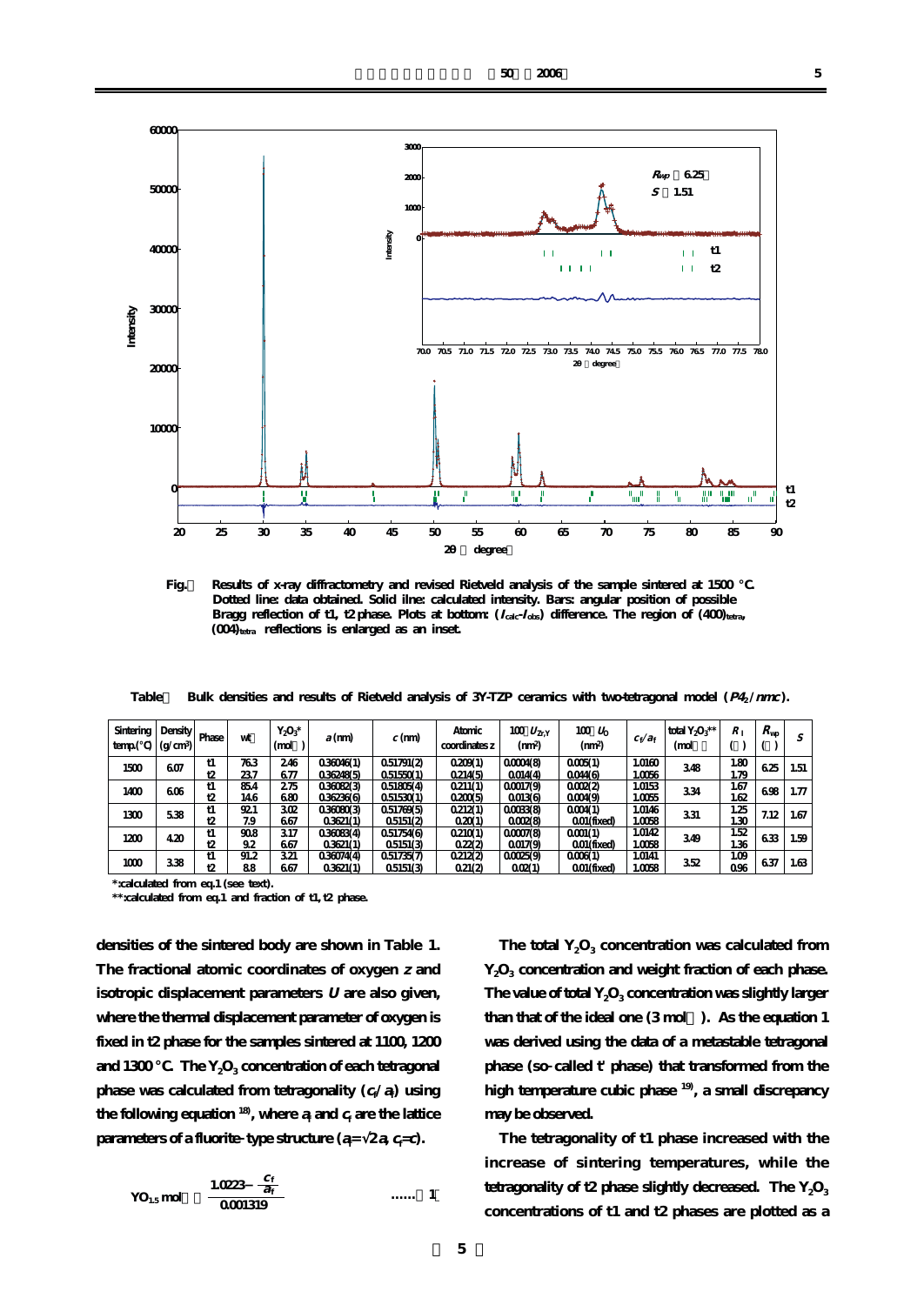

**Fig.2 Phase separation diagram of 3Y TZP ceramics. Solid circles correspond to YO1.5 concentration of t1 (low yttrium) and t2 (high yttrium) phases. Solid line refers to equilibrium phase boundary**  proposed by Scott<sup>20</sup>. Broken line referes to  **yttrium concentration of starting powder.**

**function of sintering temperature in Fig.2, where the phase diagram proposed by Scott 20) is also given (Note** that the phase boundary is shifted by  $-0.5$  mol  $Y_2O_3$ **due to the discrepancy mentioned above.).** 

**As the crystal structure of the starting powder is** tetragonal phase with a uniform  $3 \text{ mol}$  Y<sub>2</sub>O<sub>3</sub> **distribution, Fig.2 reflects the process of phase separation in the sintered body toward an equilibrium state. Phase separation is strongly promoted for the** samples sintered at 1400 and 1500 C. On the other **hand, the sintering body is less separated at lower temperatures. According to the phase diagram, the sintered body should be separated into the tetragonal and cubic phase in an equilibrium state. However, when equilibrium is not reached under the sintering conditions, the structure of the sintered body is freezed in a nonequilibrium state. As a result, two tetragonal regions of low (t1 phase with c/a>1) and high yttrium**  $(t2$  phase with  $c/a$  **1**) concentrations are formed. It is **note worthy that the structure is assigned to the tetragonal phase of c/<sup>a</sup> 1 even in the high yttrium region. Although a simple cubic phase has been considered for the high yttrium region in 3Y TZP ceramics, the nonequilibrium tetragonal phase is more plausible in the case of usual sintering conditions.** 

**Recent studies using high resolution TEM<sup>8</sup> 10) revealed that enrichment of yttrium exclusively occurs along the grain boundary (so called segregation), and continuous distribution of yttrium was reported on 3Y TZP. Although simple two tetragonal model was used**



**Fig.3 Kinetics of tetragonal to monoclinic phase transition of the sample sintered at 1500 under hydrothermal conditions. Aging time dependence of fraction is plotted for monoclinic phase in (a) and for tetragonal phases in (b). Solid line corresponds to a curve fitted using the Johnson Mehl Avrami equation (see text).** 

**for the Rietveld analysis, such microscopic heterogeneity should be considered in further analysis.**

**Hydrothermal degradation experiments were performed on the sample sintered at 1500 and the results are shown in Fig. 3. The fractions of t1, t2 and monoclinic phases induced by hydrothermal degradation are plotted as a function of aging time. At early stage of degradation, the monoclinic phase increases with increasing aging time, while the low yttrium region (t1 phase) decreases. The t1 phase is completely transformed into monoclinic phase during degradation. On the other hand, the t2 phase is stable even after long time aging. It is clear that the tetragonal phase of low yttrium concentration is exclusively transformed into monoclinic phase under the hydrothermal conditions.**

**Yasuda et al. 21) obserevd a heterogeneous structure attributed to the high and low yttrium concentration regions in 3Y TZP ceramics, and the low yttrium region is selectively transformed into monoclinic phase at early stage of hydrothermal degradation. Ohmichi et al. 16) also revealed the formation of tetragonal phase of low Y2O3 concentration. They reported that the**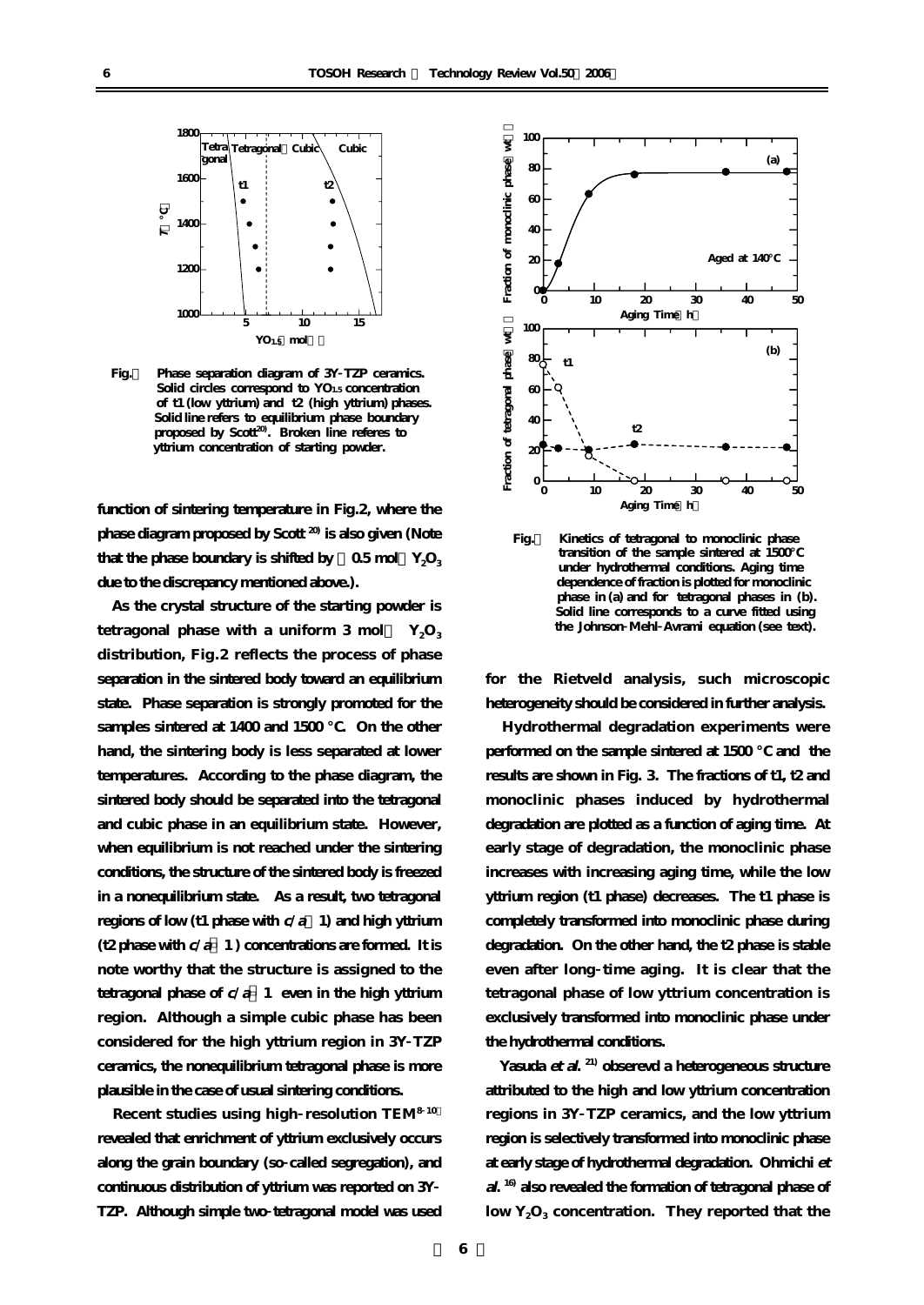**reduction of yttrium concentration in tetragonal phase promotes the degradation of sintered body. In order to clarify the correlation between the phase separated structure and hydrothermal degradation mechanism, further consideration was made on the kinetics of the tetragonal to monoclinic phase transition.**

**It is known that the kinetics of tetragonal to monoclinic phase transition is given by the Johnson Mehl Avrami equation 22). Thus, the time dependence of monoclinic fraction is analyzed using the following general equation.** 

$$
f_{\rm m} \quad b(1 \quad \exp(\quad at^{\rm m})) \qquad \qquad \ldots \qquad 2
$$

where  $f_m$  is fraction of monoclinic phase,  $t$  is aging time **and <sup>n</sup> is the dimension of growth of nucleation. Parameter <sup>a</sup> is rate constant for phase transition. Parameter b is a value of the fraction when the phase transition is complete under the hydrothermal conditions. These parameters are determined by the nonlinear least square fitting method.** 

The values of parameters are  $a = 0.0397$  h<sup>-1</sup>, b 77.4 **%, n=1.70. The calculated results are shown by a solid line in Fig. 3. If the transition preceeds via homogeneous nucleation and growth mechanism, the value of parameter <sup>n</sup> should be 3 ~ 4. However, the value of parameter <sup>n</sup> is determined as n=1.70. This suggests operation of highly heterogeneous nucleation and growth mechanism in the tetragonal to monoclinic phase transition. Parameter <sup>a</sup> implies a rate of transition. It has been considered that the stability of tetragonal phase is influenced by crystal size (grain size) 2) and concentration of yttrium 23). Therefore, the parameter <sup>a</sup> is governed by the concentration of yttrium in transformable phase as well as grain size. Parameter b indicates a fraction of transformable tetragonal phase. The value of transformable tetragonal phase is determined as b=77.4 %. This value is in good agreement with the result from Rietveld analysis**  $(fraction of t1 phase: 76.3)$ .

**It is known that 3Y TZP does not transform into monoclinic phase completely under hydrothermal conditions 16, 23). Such saturation behavior has been explained in terms of grain size, anisotropic coefficient of expansion, and compressive stress due to the transformation 23). However, the Rietveld analysis clearly shows that the untransformable region of 3Y**

**TZP ceramics is attributable to the formation of high yttrium region. Under hydrothermal conditions, the low yttrium region can be easily transformed into monoclinic phase, while the high yttrium region remains unchanged because of its resistance to transform. Hydrothermally transformable fraction in 3Y TZP ceramics is governed by the amount of low yttrium region. Thus, we may conclude that the formation of the low yttrium region due to phase separation is responsible for the hydrothermal degradation of 3Y TZP ceramics.** 

# **4.Conclusion**

**The crystal structure of 3Y TZP ceramics has been studied using x-ray diffractometry. The sintered body underwent phase separation into high and low yttrium regions with the increase of sintering temperature. Tetragonal phase was assigned both regions. The high yttrium region was analyzed using a tetragonal phase model with c/<sup>a</sup> 1. The amount of monoclinic phase induced by hydrothermal degradation increased with increasing degradation time, while that of the low yttrium region decreased. The fraction of transformable phase evaluated by the Johnson Mehl Avrami equation was in good agreement with the fraction of t1 phase (low yttrium region) determined by the Rietveld analysis. Quantitative analyses clearly showed that the low yttrium region selectively transforms into monoclinic phase under hydrothermal conditions, while the high yttrium region remains unchanged. Hydrothermally transformable fraction in 3Y TZP ceramics is governed by the amount of low yttrium region. Thus, the formation of low yttrium region due to phase separation is responsible for the hydrothermal degradation of 3Y TZP ceramics.** 

# **Reference**

**1)K. Tsukuma, K. Ueda, and M. Shimada, J. Am. Ceram. Soc., 68 (1), C4 C5 (1985). 2)F. F. Lange, J. Mater. Sci., 17 (1), 225 63 (1982). 3) F. F. Lange, G. L. Dunlop, and B. I. Davis, J. Am. Ceram. Soc., 69 (3), 237 40 (1986). 4)F. Y. Ho, and W. C. Wei, J. Am. Ceram. Soc., 82 (6), 1614 16 (1999).**